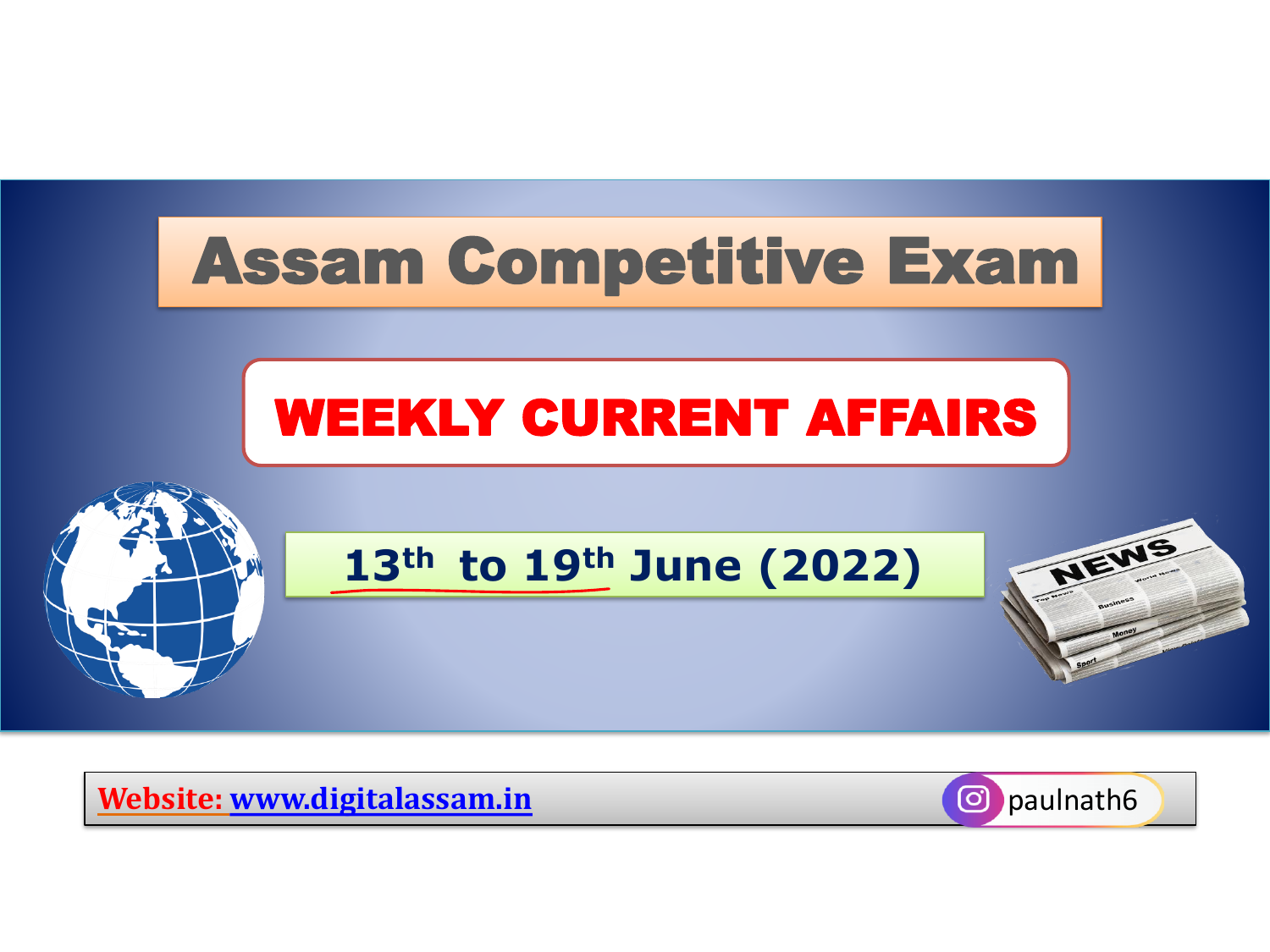**1. Who has become India's first weightlifter to win a gold at the IWF Youth World Championships?**

আই ডব্লিউ এফ যুৱ ব্লিশ্ব চেম্পিয়নব্লশ্বপত স্বৰ্ ণজয় কৰা ভাৰতৰ প্ৰথম ভাৰৰাৰতালনকাৰী

চকান?

a) Gurunaidu Sanapathi b) Akansha Kishor Vyavhare c) Vijay Prajapati d) L Dhanush

total of 230kg (104kg+126kg) in the boy's 55kg event. Saudi Arabia's Ali Majeed 229kg (105kg+124kg IWF Youth World Championships in Leon, Mexico.

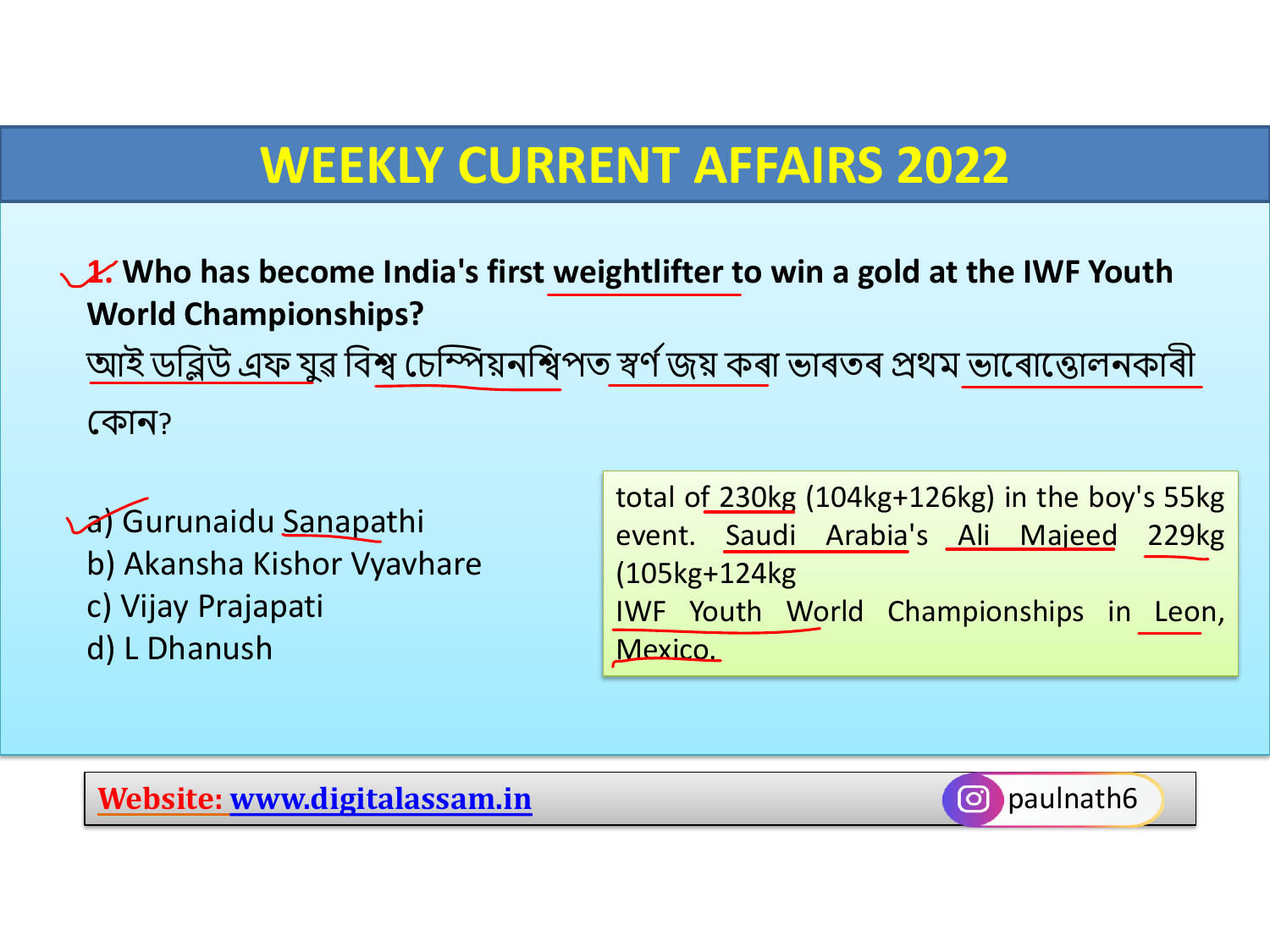**2. Who among the followings has become India's 74th Grandmaster in June 2022?** তলত উৰেখ কৰা সকলৰ ব্লভতৰত চকান ২০২২ েনৰ জনু মাহত ভাৰতৰ ৭৪ সংখযক চেণ্ডমাষ্টাৰ হহৰে?

- a) Vidit Gujrathi
- b) R Praggnanandhaa
- c) Rahul Srivatshav
- d) Viswanathan Anand

Rahul Srivatshav P. of Telangana has become India's 74th Grandmaster, achieving the title after breaking the 2500 (Elo points) barrier in live FIDE ratings during the 9th Cattolica Chess Festival 2022 in Italy.

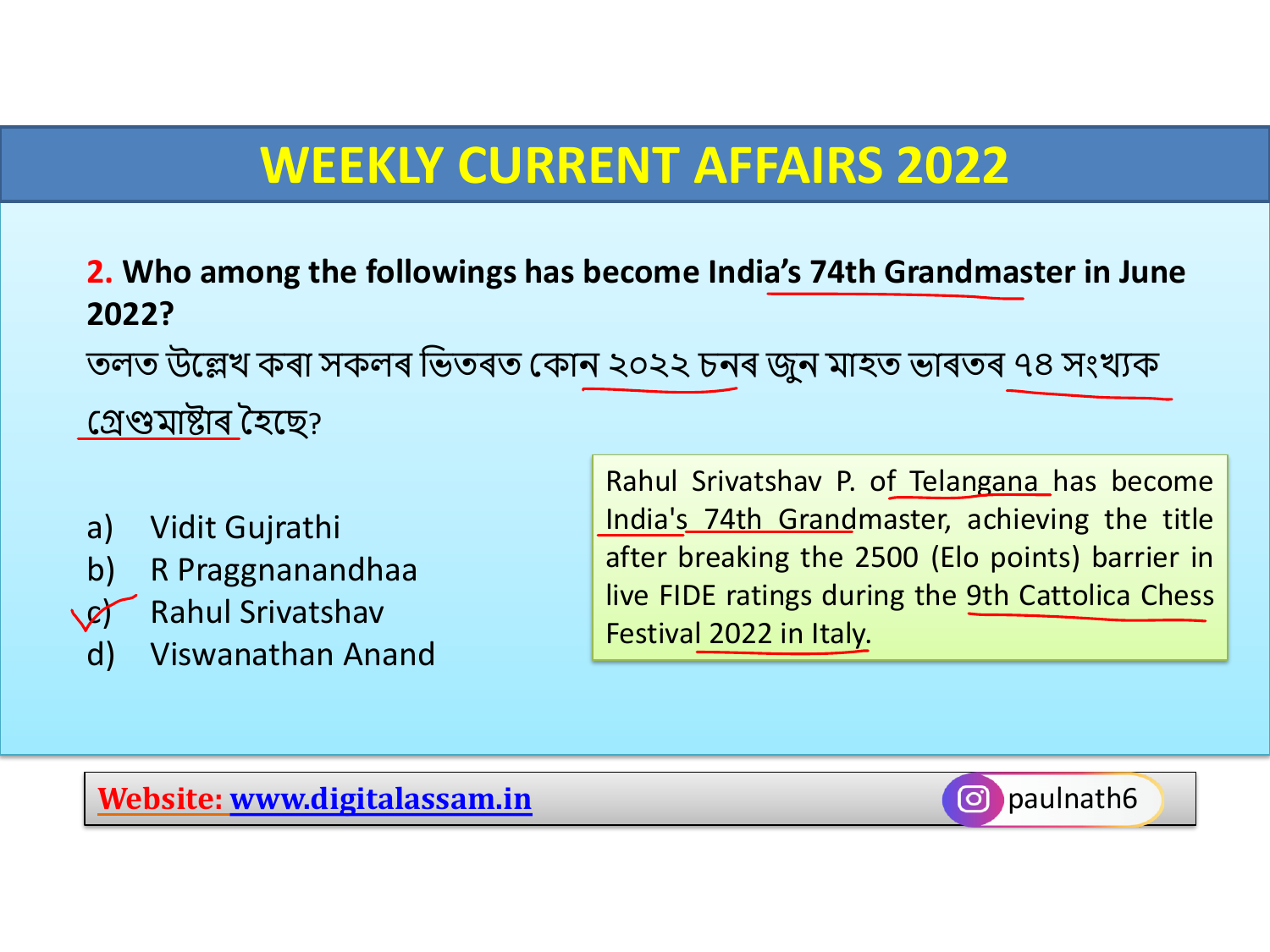**3. When is World Blood Donor Day observed?** ব্লিশ্ব ৰক্তদাতা ব্লদৱস চকব্লতয়া পালন কৰা হয়?

a) June 11th b) June 12th c) June 13th June 14th

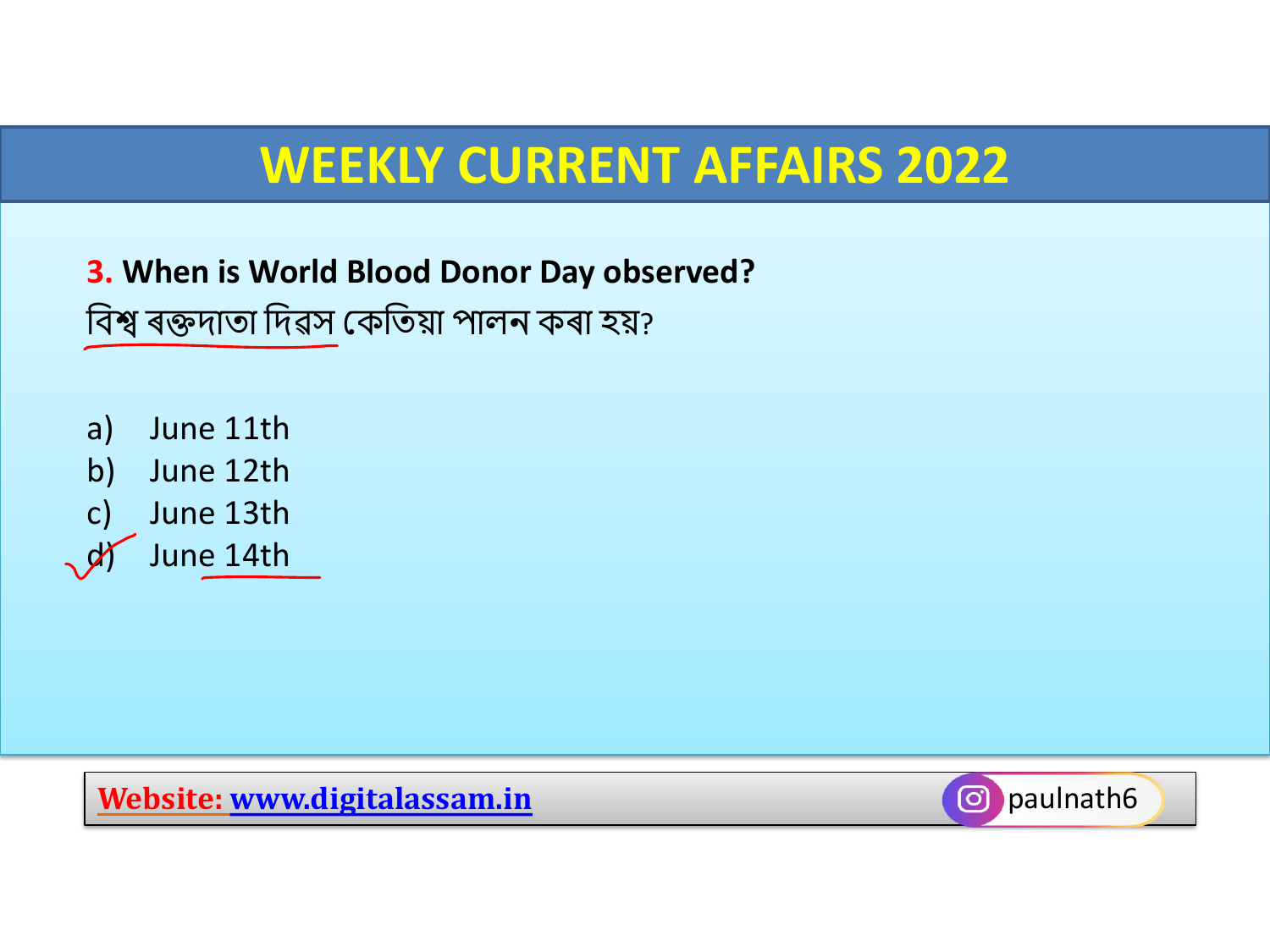**4. Which country has become the world's first nation to introduce a printed warning on every cigarette?** প্ৰতিডাল চি<u>গাৰেটৰ ও</u>পৰত ছপা সতৰ্কবাণী প্ৰৱৰ্তন কৰা বিশ্বৰ প্ৰথমখন দেশ হৈছে?

a) India

b) China

c) Japan

**Canada** 

Minister of Mental Health and Addictions Carolyn Bennett. Bennett said the current proposal is: "Poison in every puff."

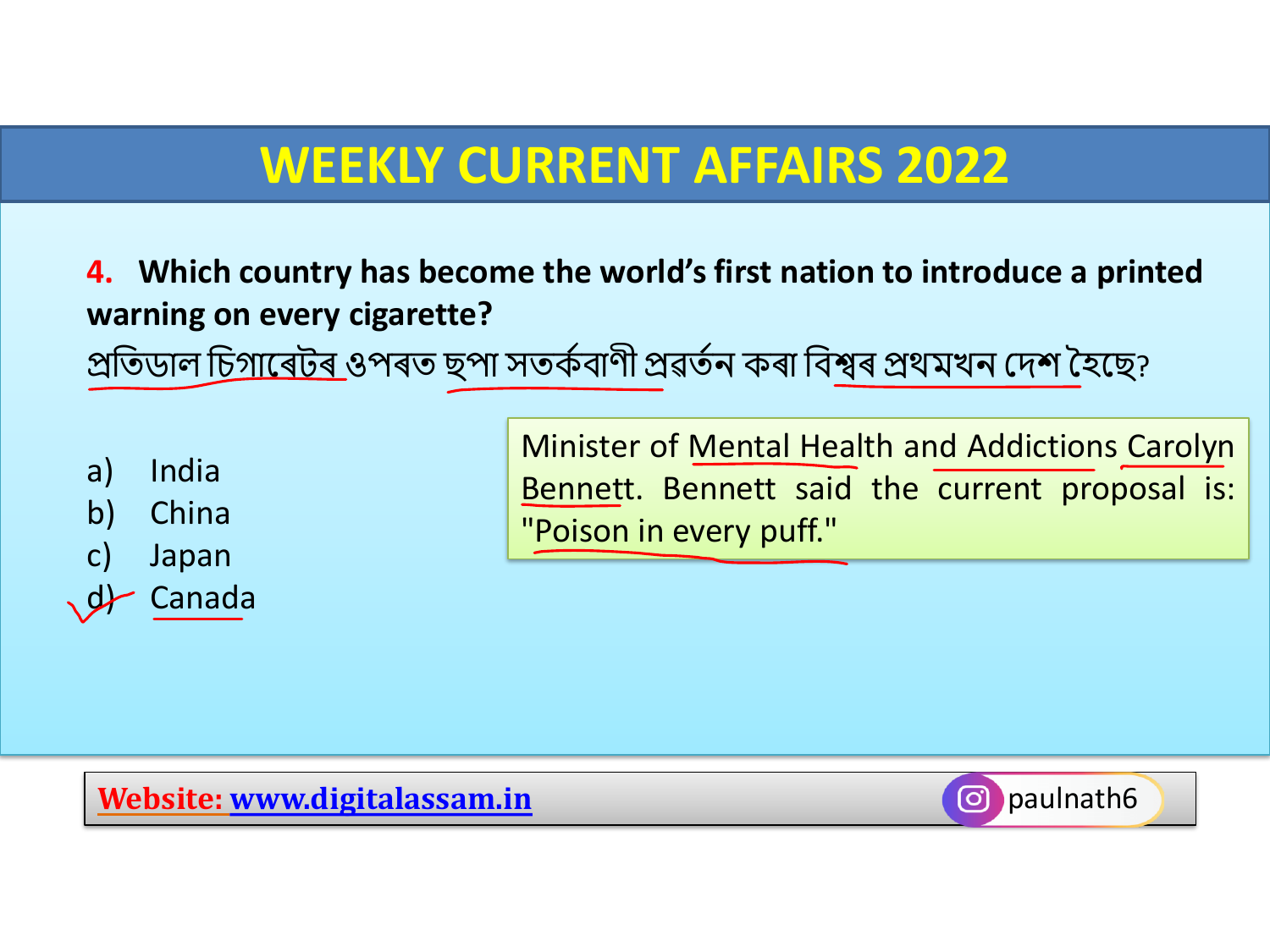**5. What is the rank of India in the World Competitiveness Index for the year 2022?**

২০২২ চনৰ বিশ্ব প্ৰতিযোগিতামূলক সূচকাংকত ভাৰতৰ ৰেংক কিমান?

a) 30th rank b) 05th rank c) 38th rank 37th rank Denmark has been ranked at top position in the World Competitive Index 2022 released on June 15, 2022. Switzerland dropped from the top position to second position in the 63-nation list.

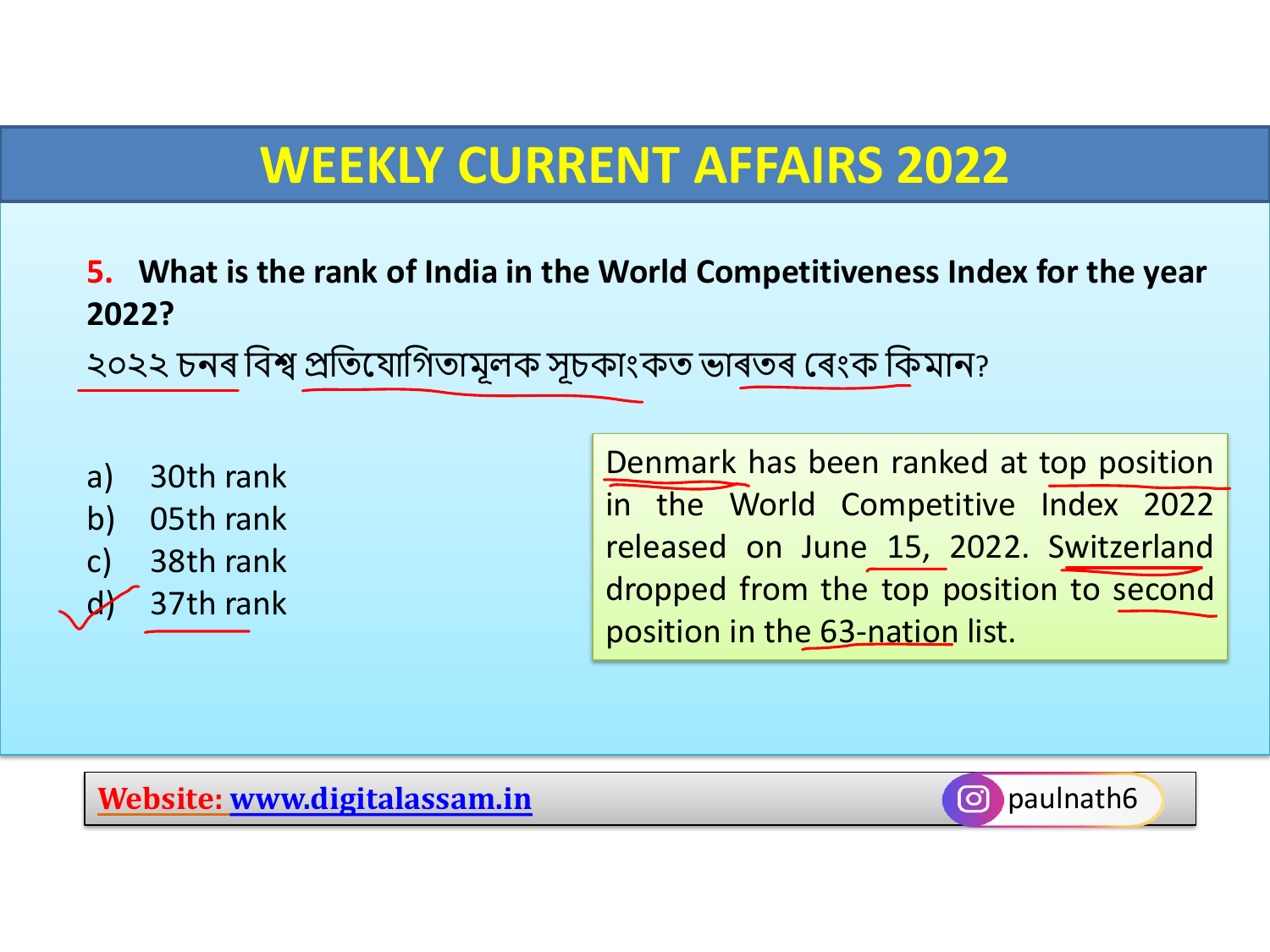**6. Who has been crowned as Mrs India World 2022-2023?** মিচেছ ইণ্ডিয়া ৱৰ্ল্ড ২০২২-২০২৩ ৰ মুকুট কাক পিন্ধোৱা হৈছে?



- c) Pragya Sen
- d) Anjali Singh

She was followed by Mrs. Juhi Vyas as 1st runner-up and Mrs. Chahat Dalal as 2nd runner up.

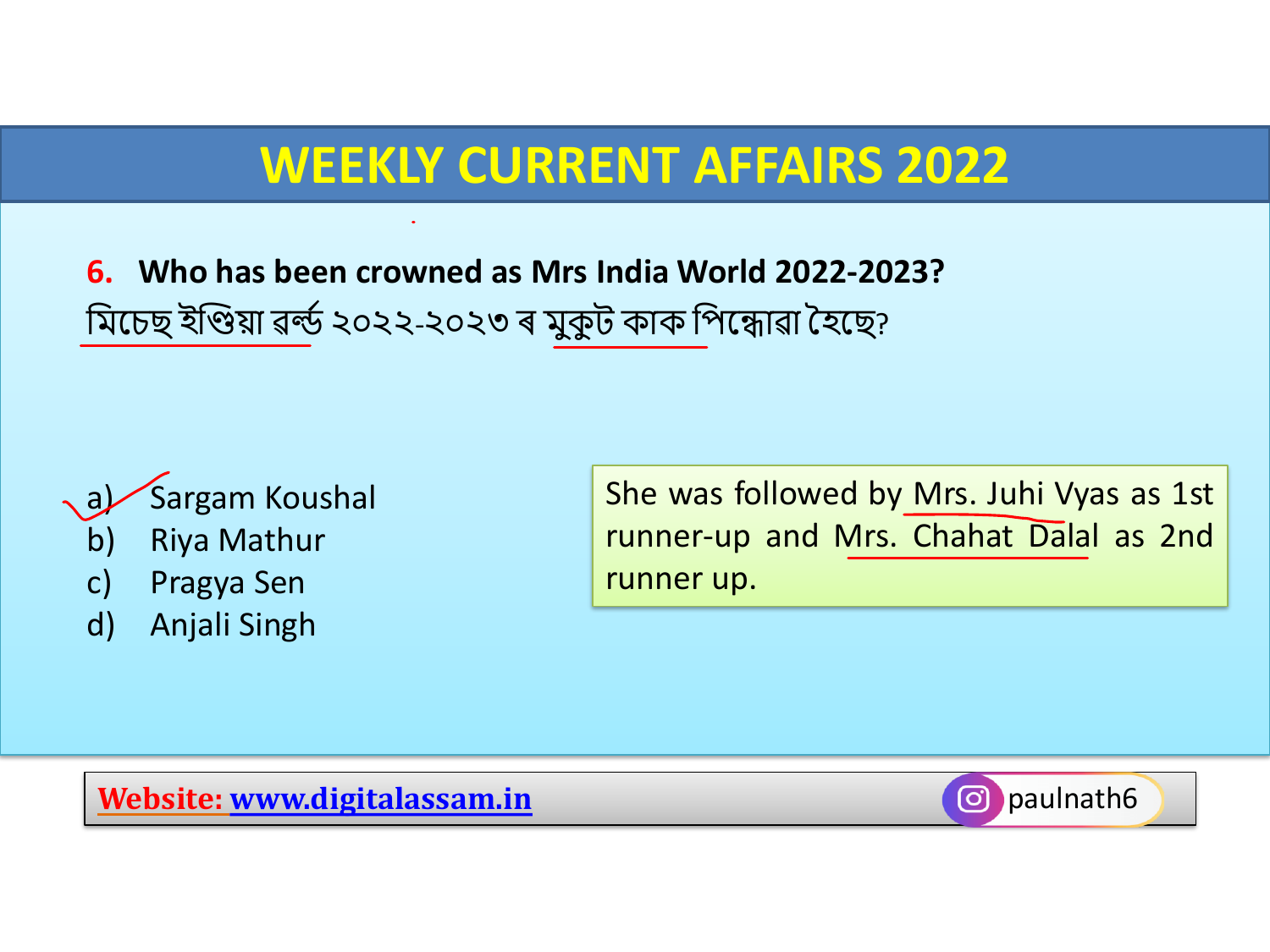**7. In which state, a three-day international literary festival 'Unmesh' was inaugurated in June 2022?** <u>কোনখন ৰাজ্যত ২০২২ চনৰ জুন মাহত তিনিদিনীয়া আন্তঃৰাষ্ট্ৰীয় সাহিত্য মহোৎসৱ</u> 'উনমেশ' উদ্বোধন কৰা হৈছিল?

- a) Gujrat b) Himachal Pradesh
	- c) Assam
	- d) Bihar

Over 425 writers, poets, translators, critics and distinguished personalities from 15 countries, representing over 60 languages, are attending the event.

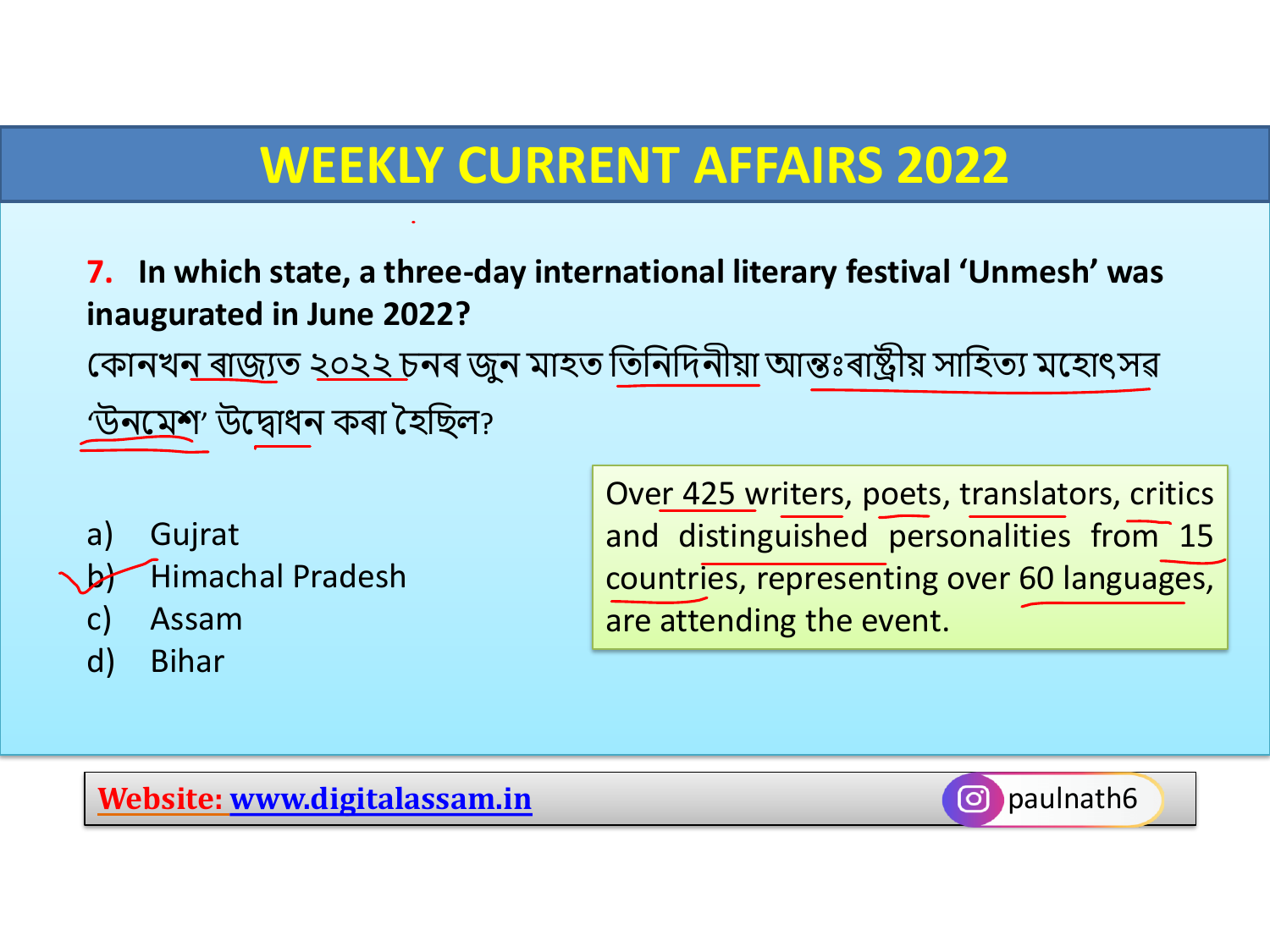**8. Which country is not a member of the newly constituted "I2U2" forum?** নৱগঠিত "I2U2" মঞ্চৰ সদসয নহয় চকানখন চদশ?



I2U2 is the new grouping formed by four nations- India, Israel, UAE, and the US. The countries share various common global issues including food security crisis and defence, which will also be a highlight of the meeting of the four nations.

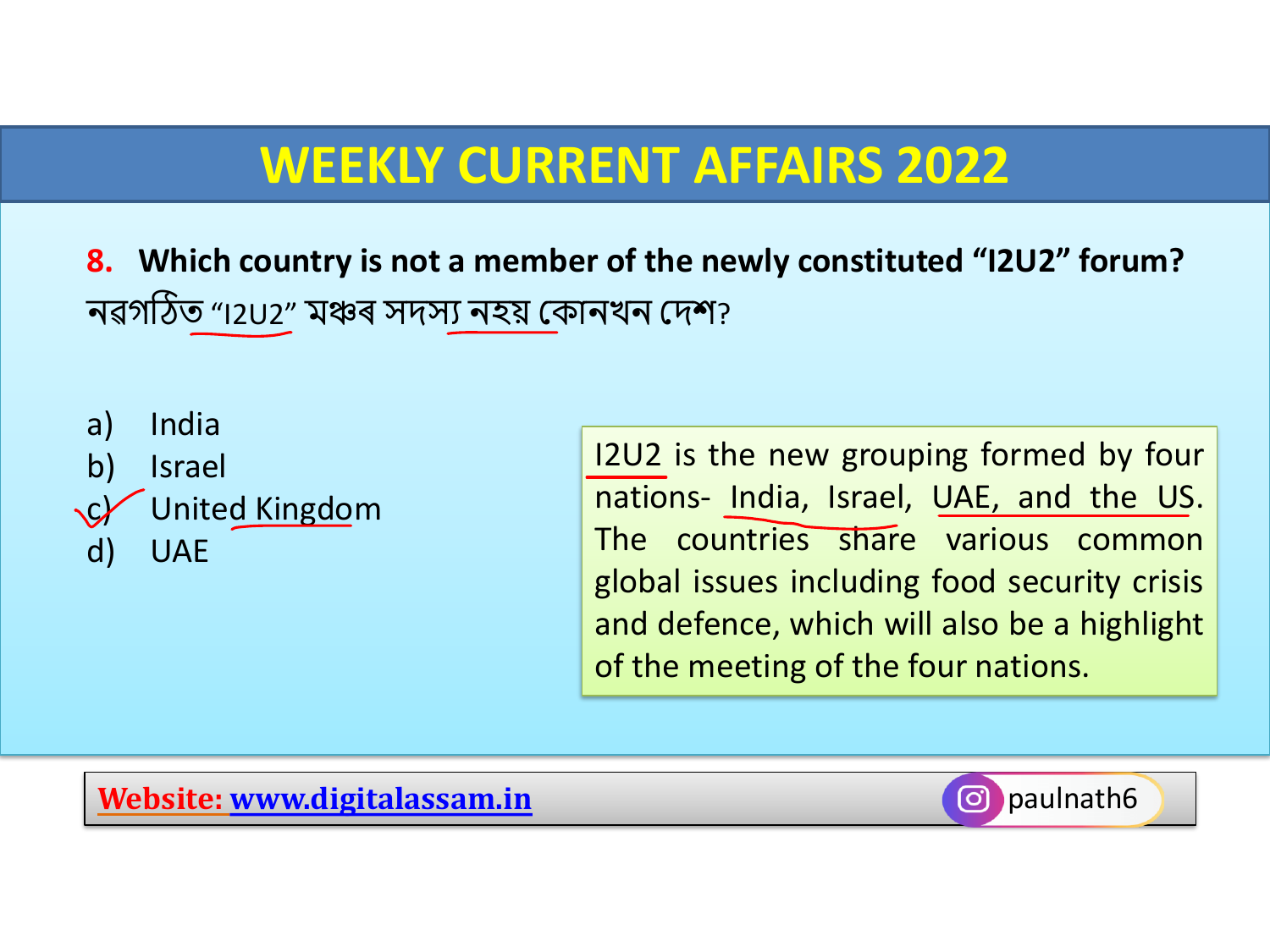**9. In June 2022, the Joint Military Exercise "Ex SAMPRITI-X" was conducted between:**

২০২২ চনৰ জুন মাহত য<u>ৌথ সামৰিক</u> অনুশীলন "Ex SAMPRITI-X" কাৰ কাৰ মাজত অনুঠিত কৰা হহব্লেল?

- a) India and Nepal
- b) India and Thailand
- India and Bangladesh
- d) India and Maldives

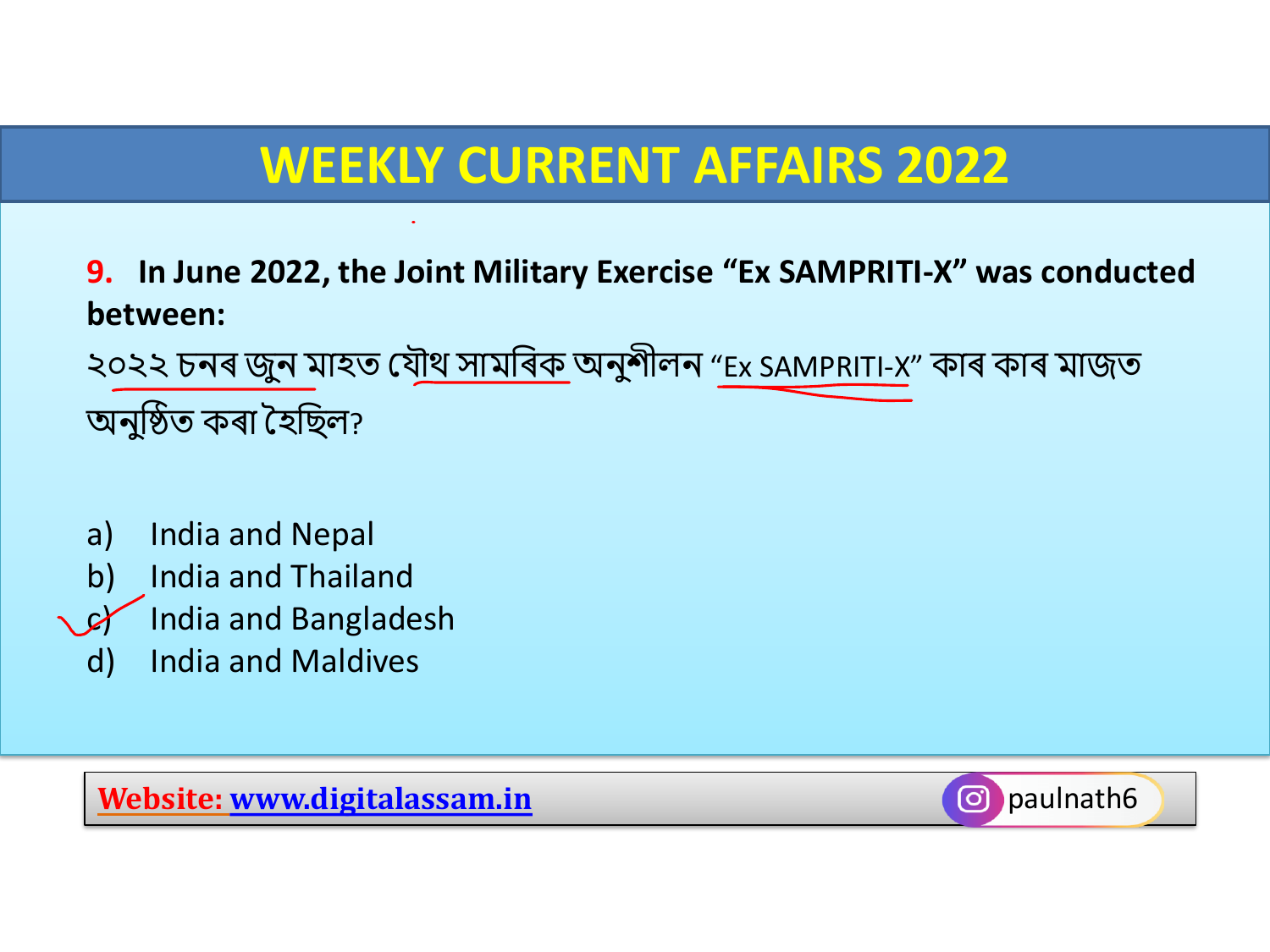**10. Which state has clinched the top position in the Khelo India Youth Games 2021?**

<u>খেলো ইণ্ডিয়া ইউথ গেমছ ২০২১ত কোনখন ৰাজ্যই শীৰ্ষস্থা</u>ন দখল কৰিছে?

- a) Karnataka b) Haryana
- c) Andhra Pradesh
- d) Odisha

The fourth edition of Khelo India Youth Games 2021 concluded in Panchkula and the hosts Haryana grabbed the top position in the medal tally with 52 gold, 39 silver and 46 bronze medals. Maharashtra and Karnataka were at the second and third places respectively.

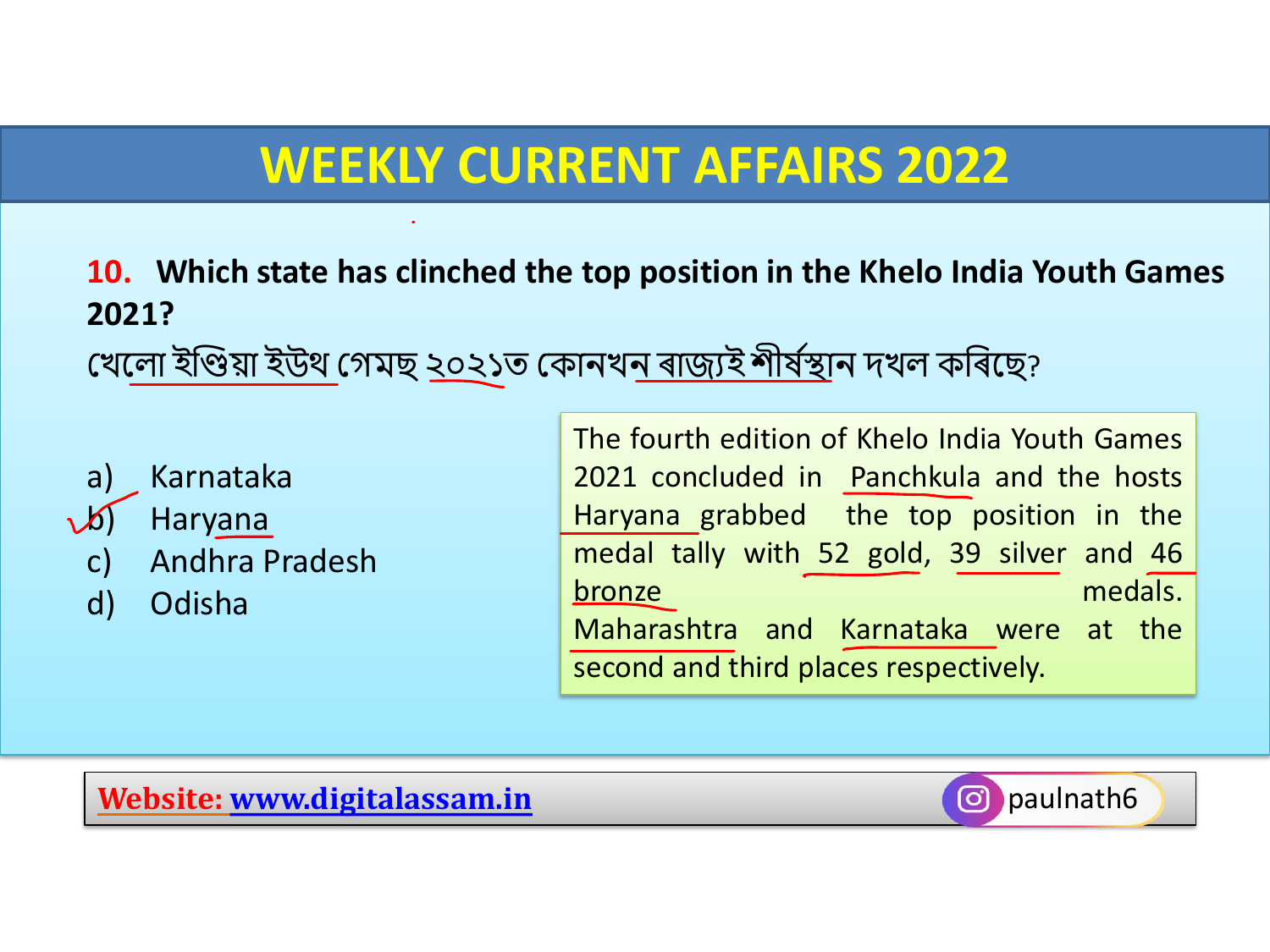**11. 'Agnipath' scheme which was launched recently, is associated with reforms in which field?** শেহতীয়াকৈ আৰম্ভ হোৱা 'অগ্নিপথ' আঁচনি কোনটো ক্ষেত্ৰত সংস্কাৰৰ সৈতে জুড়িত?



- 
- d) Tribal Welfare

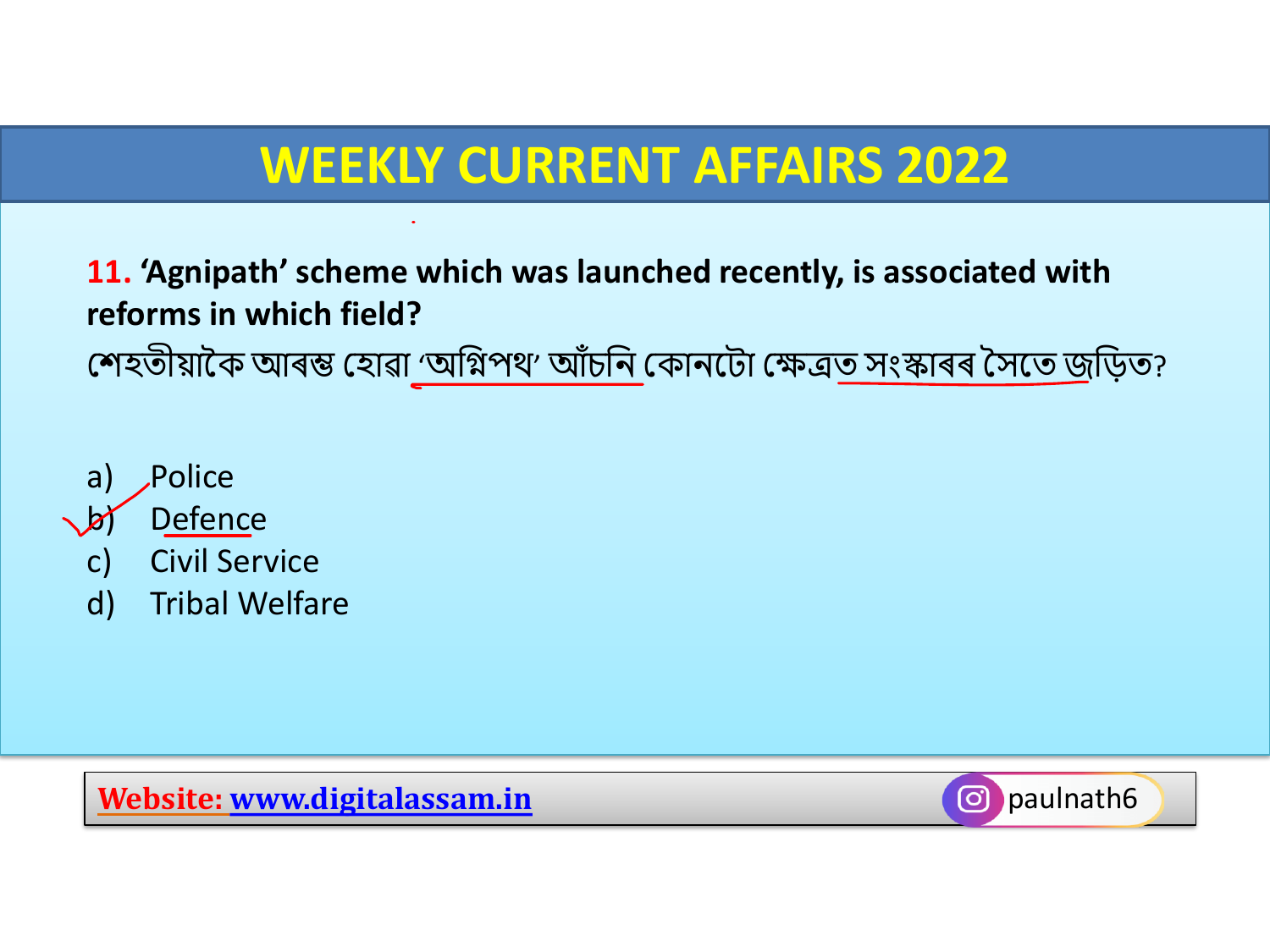**12. Which country is going to host the 14th BRICS Summit on 23 June 2022?** ২০২২ চনৰ ২৩ জুনত কোনখন দেশত ১৪ সংখ্যক ব্ৰিকছ সন্মিলন অনুষ্ঠিত হ'ব?

- a) China b) India c) Russia
	- d) Brazil

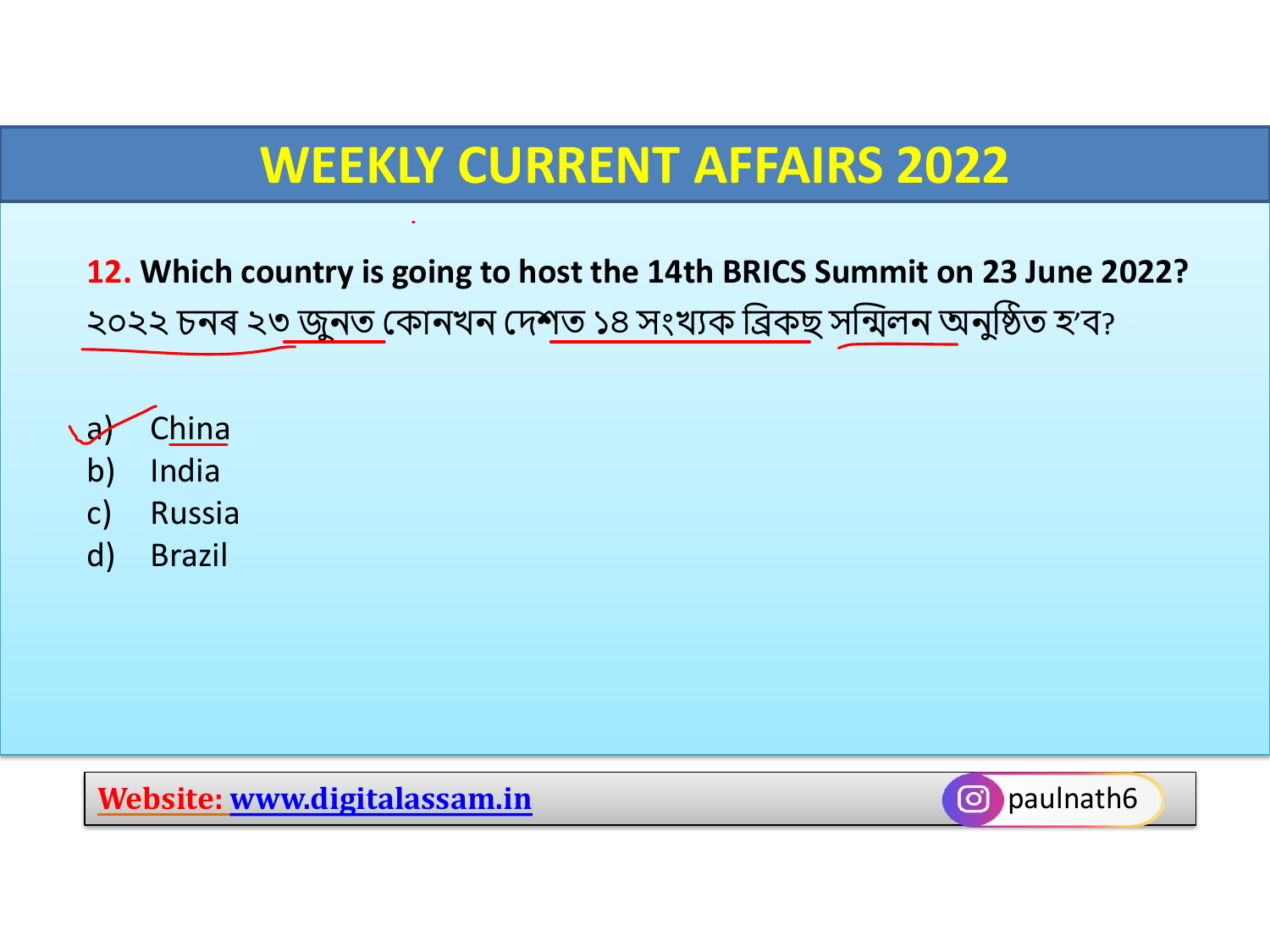**13. Which state has become the first state in the country to launch 'Balika Panchayat'?**

কোনখন ৰাজ্য দেশৰ ভিতৰতে 'বালিকা পঞ্চায়ত' আৰম্ভ কৰা প্ৰথমখন ৰাজ্য?



- b) Rajasthan
- c) Uttar Pradesh
- d) Bihar

It is a panchayat of girls which aims to promote the social and political development of the girls and ensure their active participation in politics. It is managed by the girls in the 11-21 age group.

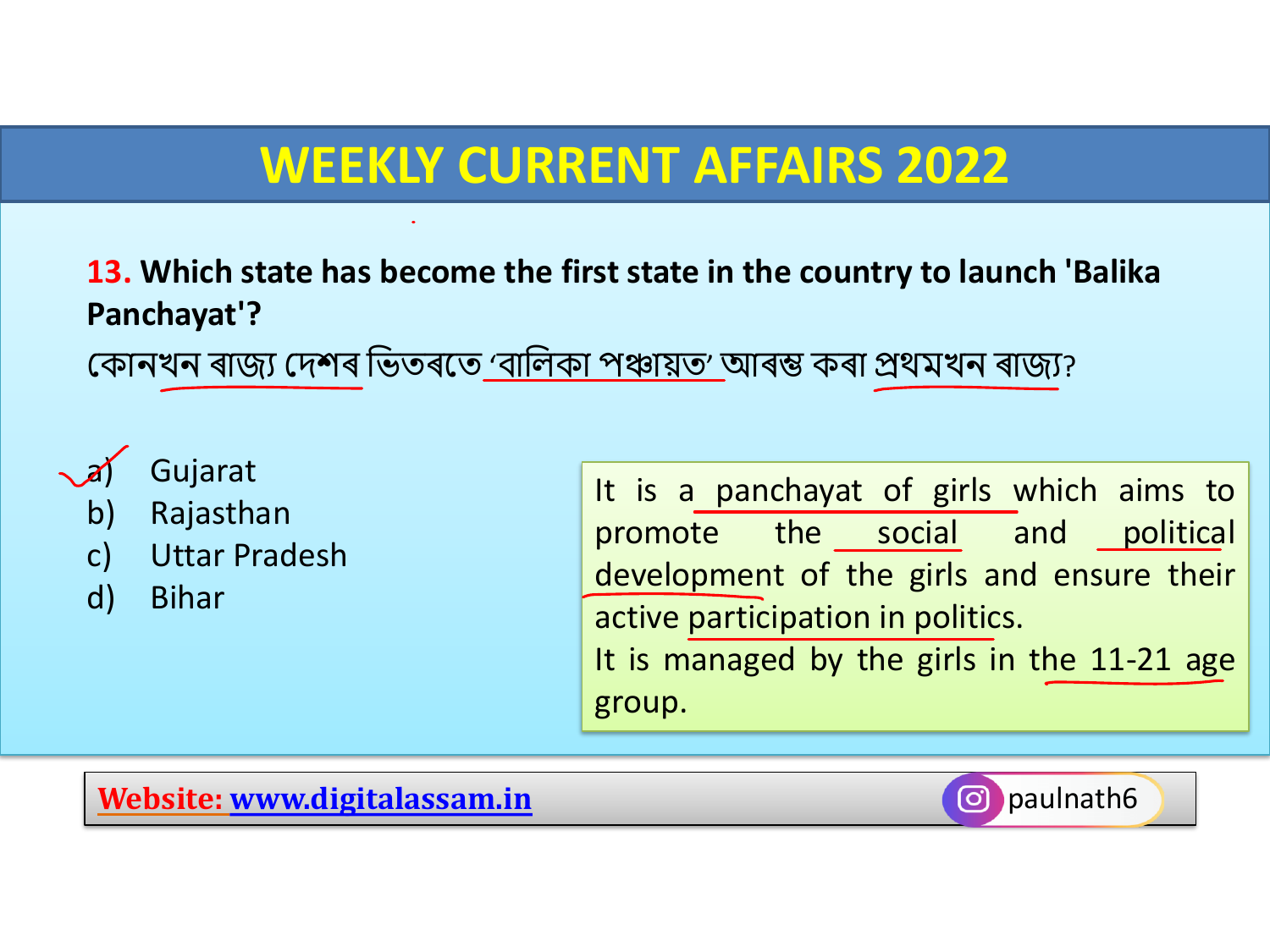**14. Which cricketer has become the oldest Indian cricketer to achieve a T20I half-century on June 17, 2022?**

২০২২ চনৰ ১৭ জুনত T20I অৰ্ধশতক অৰ্জন কৰা আটাইতকৈ বয়সস্থ ভাৰতীয়

ক্ৰিকে<u>টাৰজ</u>ন কোন?

- a) Ravichandran Ashwin
- b) Cheteshwar Pujara
- Dinesh Karthik
- d) Ambati Raydu

Dinesh Karthik became the oldest Indian to reach 50 runs in T20Is with a half-century at 37 years and 16 days (against South Africa, 2022). When MS Dhoni scored 50 runs against South Africa in 2018, he was 36 years